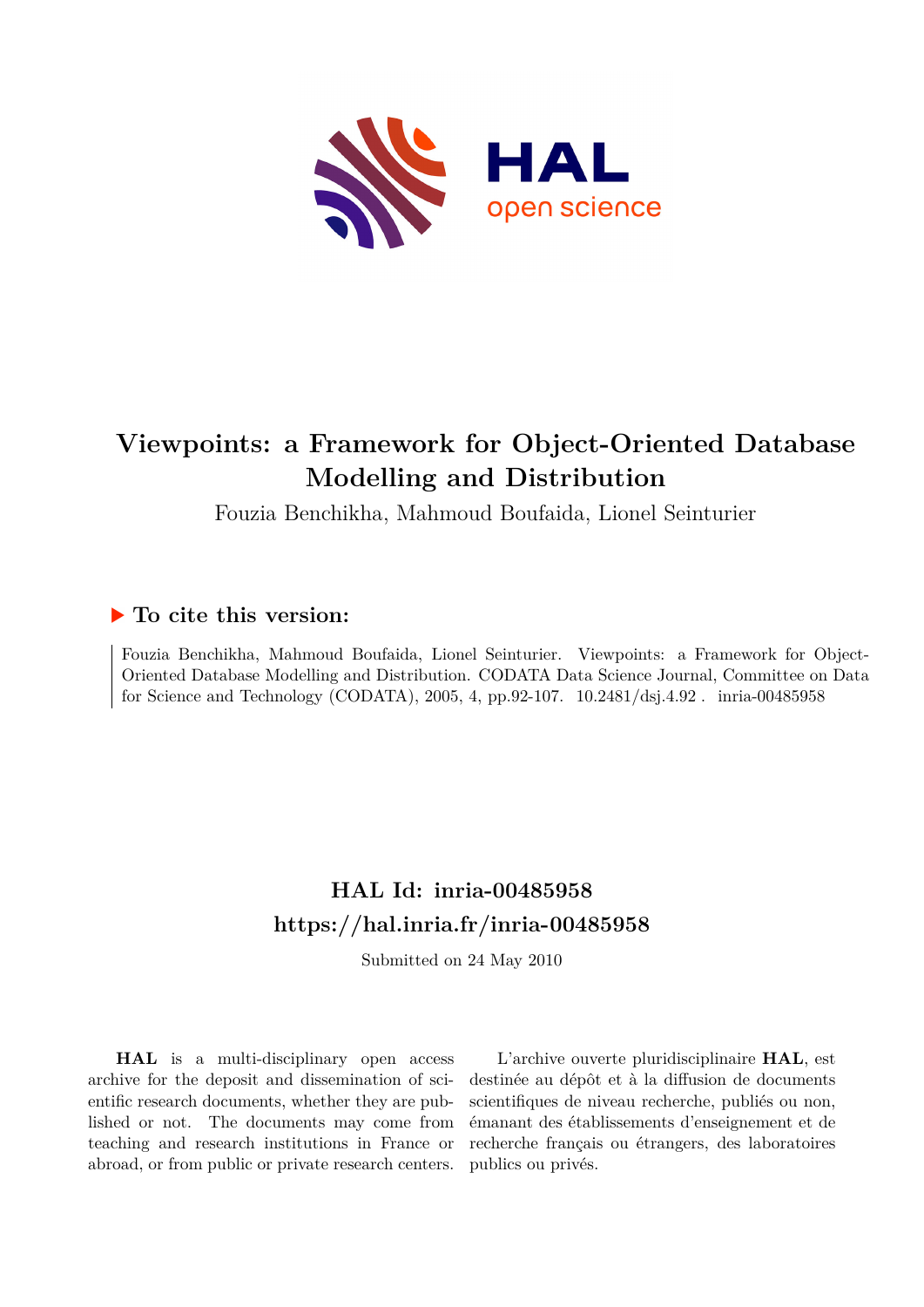## **VIEWPOINTS: A FRAMEWORK FOR OBJECT ORIENTED DATABASE MODELLING AND DISTRIBUTION**

*Fouzia Benchikha<sup>1</sup> \*, Mahmoud Boufaida<sup>2</sup> \* and Lionel Seinturier<sup>3</sup>*

*\*1 LIRE Laboratory, Departement of Computer Science, Mentouri university of Constantine 25000 Constantine, Algeria Email: f\_benchikha@yahoo.fr \*2 LIRE Laboratory, Departement of Computer Science, Mentouri university of Constantine 25000 Constantine, Algeria Email: boufaida\_mahmoud@yahoo.fr 3 LIP6 Laboratory, Pierre et Marie Curie University, 75252 Paris, France Email: lionel.seinturier@lip6.fr*

## *ABSTRACT*

*The viewpoint concept has received widespread attention recently. Its integration into a data model improves the flexibility of the conventional object-oriented data model and allows one to improve the modelling power of objects. The viewpoint paradigm can be used as a means of providing multiple descriptions of an object and as a means of mastering the complexity of current database systems enabling them to be developed in a distributed manner. The contribution of this paper is twofold: to define an object data model integrating viewpoints in databases and to present a federated database system integrating multiple sources following a local-asextended-view approach.* 

**Keywords:** Object data model, Viewpoint mechanism, Referential schema, Viewpoint schema, Federated databases.

## **1 INTRODUCTION**

The rising popularity of distributed databases and their expansion towards new applications supporting the increased complexity and irregularity of the real-word entities requires the development of advanced database models. Object-oriented technology seems to be the keystone of this evolution. Hence, much work has been done recently towards extending object-oriented database models with advanced tools such as view technology, schema evolution support, multiple classification, role modelling and the viewpoint paradigm. All these extensions require more flexible and powerful constructs than are currently supported by existing object-oriented models such as O2 and ODMG ones.

However, within earlier object-oriented models, the unique and permanent bond between an object and its class forbids a dynamic evolution of its structure and behaviour, or the representation of several points of view, independent or otherwise. Unfortunately, conserving this single class paradigm seems unsuitable for coping with the complex representation of real-world entities. Indeed, in the new distributed and co-operative applications, it's difficult to work out a single representation of objects, which would be appropriate to every participants of the same project. Thus, it would be desirable for objects to have multiple descriptions, which take account of several points of view, while each one keeps its specificity and allows the sharing and the exchange of information. This perception mode of data is called the viewpoint approach.

The viewpoint paradigm is an active subject of research in many areas such as software engineering (Charrel, Galaretta, Hanachi & Rothenburger, 1993), knowledge representation (Dekker, 1994), database systems (Debrauwer, 1998) (Naja, 1997), web applications (Gergatsoulis, Stavrakas, Karteris, Mouzaki & Sterpis, 2001), etc. In DataBases (DBs), we notice few works on the integration of the viewpoint concept to data models. Most of these works consider the view and the role mechanisms. Views (Abiteboul & Bonner, 1991) (Bertino, 1992) (Rundensteiner, 1992) are external schemas that provide the user with part of the global schema, a kind of *viewpoint* on the description of its entities. Roles (Albano, Bergamini, Ghelli & Orsini, 1993) (Coulondre & Libourel, 2002) (Gottlob, Schrefl & Rock, 1996) (Wang & Roantree, 2003) deal with the multiple aspects that an object acquires and loses during its life-time within a unique representation. In the context of our work, viewpoints offer several descriptions of the same Universe of Discourse (UoD). Each description is not a view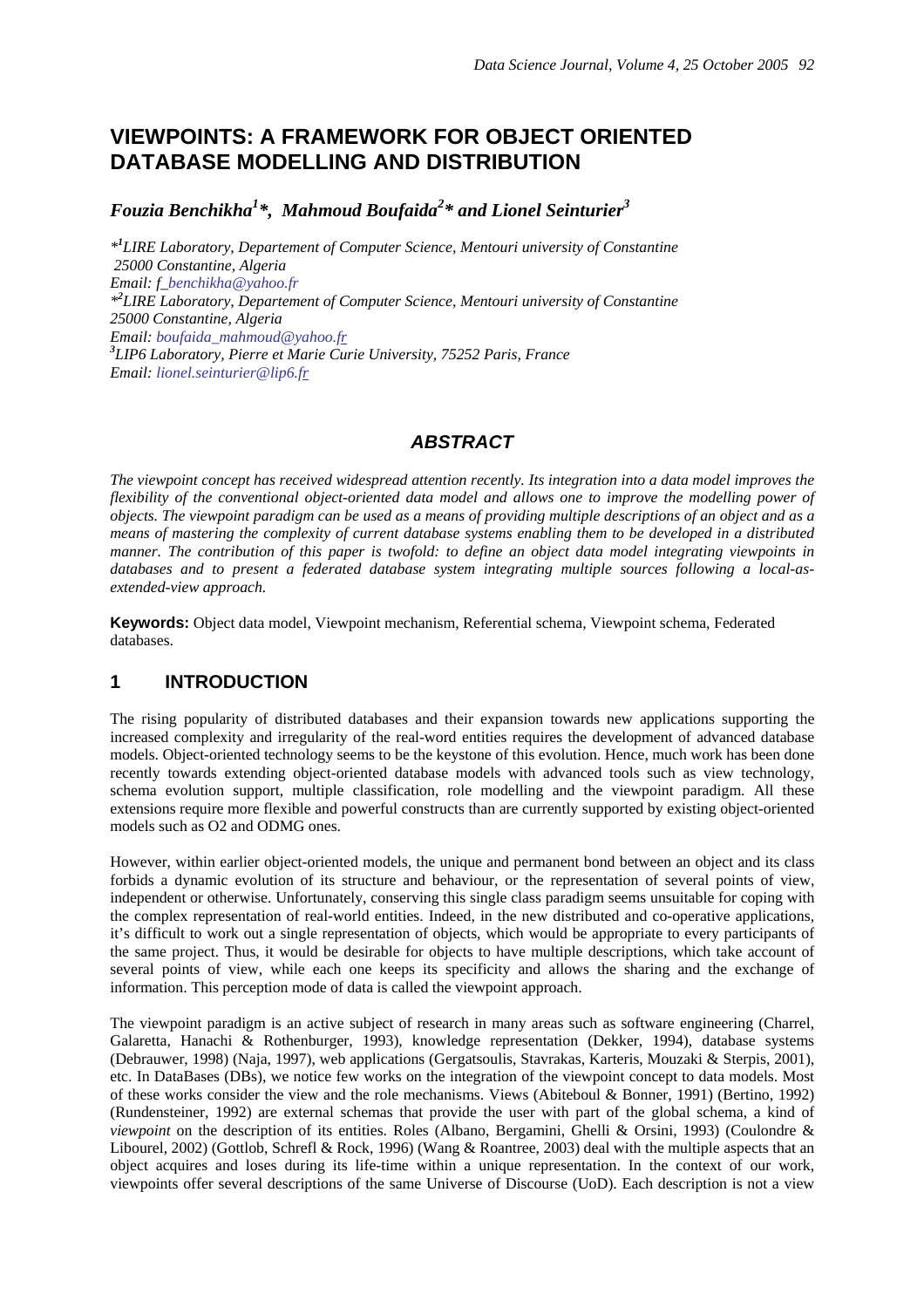but a partial representation of data according to a given point of view. The various viewpoint descriptions are supported by database schemas that together provide the global schema of the same real world data called the "multi-viewpoints database schema". Objects can be described according to one or more descriptions, as kind of role within a multiple data representation. Achieving such an approach requires a distributed environment that permits the integration and the collaboration of a collection of databases.

The significance of this paper is the description of the impact of the viewpoint mechanism on the modelling of large-scale databases and its integration into a distributed database environment. In particular, federated or loosely-coupled database systems (Heimbigner & McLeod, 1985) (Sheth & Larson, 1990) are more easily adapted to our approach because their principal objective is to ensure the autonomy of the component databases and to cope with their management and their handling. These goals suit those of the viewpoint approach. However, recent works (Levy, 2000) (Manolescu, Florescu & Kossmann, 2001) classify data integration systems according to the way the schema of the local data sources is related to the unified global schema. Two approaches are presented in (Levy, 2000): the Global-As-View (GAV) strategy that defines the global schema as a view over the local schemas and the Local-As-View (LAV) strategy that defines the local schemas as views over the global schema. We are particularly interested in the LAV architecture that will be adapted to our architecture.

The paper is structured as follows. Section 2 provides an overview of the viewpoint approach used in the several fields of computer science. A comparison of the integration of the viewpoint paradigm in database modelling is given in Section 3. In Section 4, we propose the MVDB (Multi-Viewpoint DataBase) model, which is an extension of the conventional object data model with the viewpoint concept. The proposed model allows the development of a database schema as a multiple description of an UoD. This description consists of translating several abstractions of this universe, using a basic formalism for the multiple data descriptions. In Section 5, we present the general architecture of a federated database system, called MVDB system that uses an adapted LAV approach to integrate viewpoint sources. Section 6 concludes our work.

## **2 THE VIEWPOINT APPROACH: AN OVERVIEW**

In recent years, much interest has been shown in the viewpoint paradigm. This takes on various meanings according to how it's studied from the diverse standpoints of the different fields of computer science, eg software engineering (Charrel, et al, 1993), knowledge representation (Dekker, 1994) (Rieu, et al, 1991), database systems (Debrauwer, 1998) (Nguyen & Rieu, 1991), web applications (Gergatsoulis, et al, 2001), requirements engineering (Menzies, et al, 1999) and complex systems modelling (Carn, 1992). Several terms have been assigned to this concept such as roles (Pernici, 1990), aspects (Richardson & Schwartz, 1991), perspectives (Sciore, 1989), dimensions (Gergatsoulis, et al, 2001), and viewpoints (Benchikha & Boufaida, 1998) (Charrel, et al, 1993).

Currently, interest in the viewpoint mechanism has grown continuously. It has been integrated into various contexts and used to solve different problems. Most works in the literature dealing with the viewpoint notion in object-oriented and conceptual modelling are much more pragmatic. In the following, we identify the main objectives in integrating viewpoints into computer systems. Note that there is no single use of this concept that includes all of these objectives.

 $\triangleright$  **The viewpoint as a means of providing multiple descriptions of an entity:** the viewpoint concept seems to naturally result from the multiple views of objects of a specific study. As a matter of fact, a real world entity can have many behavioral contexts and many states from which the notion of multiple descriptions has been derived. In this case it is defined as the fact of conferring several partial descriptions to the same UoD each of which describes it in a given viewpoint. The various partial descriptions are complementary and together provide a complete and a coherent global description of the entities. Recently, the viewpoint paradigm has also been applied to web data in representing and viewing multidimensional information; that is information that may assume different facets under different contexts (Stavrakas, Gergatsoulis & Mitakos, 2000).

¾ **The viewpoint as a means of mastering system complexity:** several research works are based on the viewpoint concept with the principal objective of explicitly taking into account the complexity of the system. The result of the study is then held by dividing it into partial descriptions according to different and complementary aspects. Thus, in the context of a development environment, Schilling and Sweeney (1989) describe multiple views as abstractions aimed at simplifying the complex structure of a system. Each view provides an interface adapted to a particular user (and/or developer) of the system. In addition, in the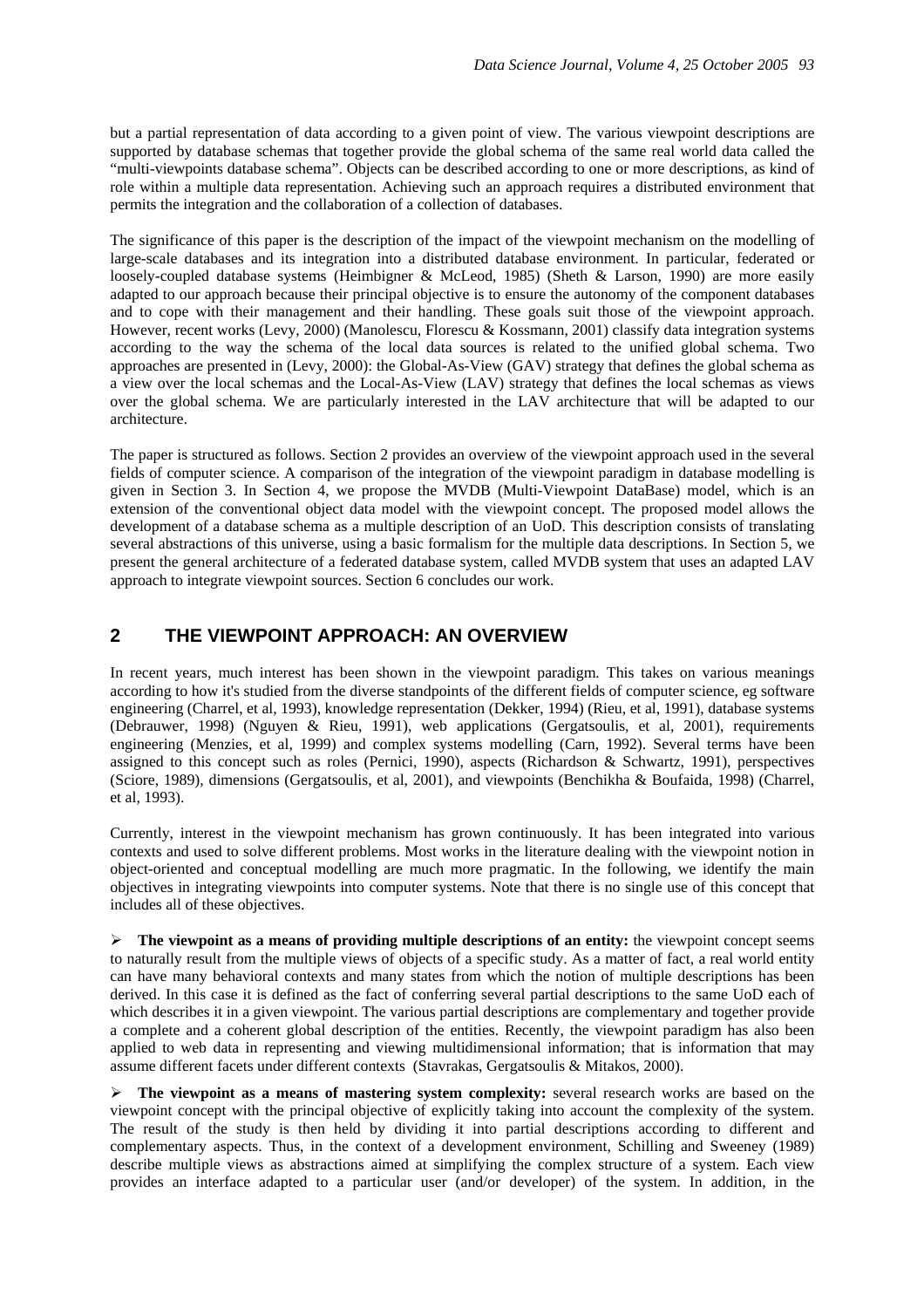programming field, we find the EXPLAINER system (Rathke & Redmiles, 1993) that describes programs according to different aspects (source program, graphical representation and so on).

¾ **The viewpoint as an approach for the modelling and distributed development of systems:** many authors state that the modelling of complex systems as defined in Lemoigne (1990) can not be handled with the same techniques as used for simple systems. However, the modelling of a complex system can not be a centralized task based on a single formalism. Different works suggest a distributed development approach based on viewpoints (Debrauwer, 1998; Kriouile, 1995). Hence, every development process can be represented by correlated viewpoints. Solutions based on logical systems are generally used to permit this correlation. VBOOM (View Based Object Oriented Methodology) (Kriouile, 1995) is an example of an analysis/design method that integrates the viewpoint mechanism by defining the visual model concept. The need to use the viewpoint in modelling is also found in methods such as SADT (Ross & Schaman, 1977).

 $\triangleright$  **The viewpoint as an advanced mechanism for object oriented technology:** the use of object technology brought a real progress in the modelling of complex system through its powerful expression and its reutilisability. However, new needs have appeared such as considering the evolution of an object and its multiple and dynamic (re)classification. The strictness of the behavior and the state of an object has been reconsidered via the KRL perspectives (Bobrow & Winograd, 1977), the CROME contexts (Debrauwer, 1998) and the TROPES viewpoints (Marino, 1993).

¾ **The viewpoint as a mechanism for solving problems:** the viewpoint concept brought satisfactory and simple solutions to difficult problems found in different computer fields. In knowledge representation, for example, the viewpoint is introduced in the multiple classification of objects (Benchikha & Boufaida, 1998) (Dekker, 1994) (Rieu et al, 1991), in inherited value retrieval (Pons, 1992), in the modelling of independent concepts and in dealing with the multiple inherited conflicts (Dekker, 1994). In system modelling, explicitly considering the viewpoints of different designers in the production of a unique shared (single) model is an efficient means of improving the coherence of the modelling (Carn, 1992).

In the context of our work, the viewpoint paradigm is used essentially as a means of providing multiple descriptions of an object (see Section 4.2), as a mechanism for dealing with integrity constraint problems (see Section 4.3) and as an approach for the distributed development of a database schema (see Section 5.2). In the next section, we present an overview of viewpoints in the area of databases.

## **3 THE VIEWPOINT CONCEPT IN DATABASES**

In the field of databases, the concept of viewpoints is mainly investigated within the concept of views and roles in the object-oriented database community. Most of the research works propose enriching the monolithic vision of the traditional object-oriented approach in which an object belongs to one and only one hierarchy class. They deal with the objects evolution, and with the existence of multiple views of the same data. In this section, we briefly examine some proposals which present roles and views and we compare them with the viewpoint concept. Figure 1 presents in a conceptual manner roles, views, and viewpoints in a database schema.



**Figure 1.** Roles, views and viewpoints approaches

( c )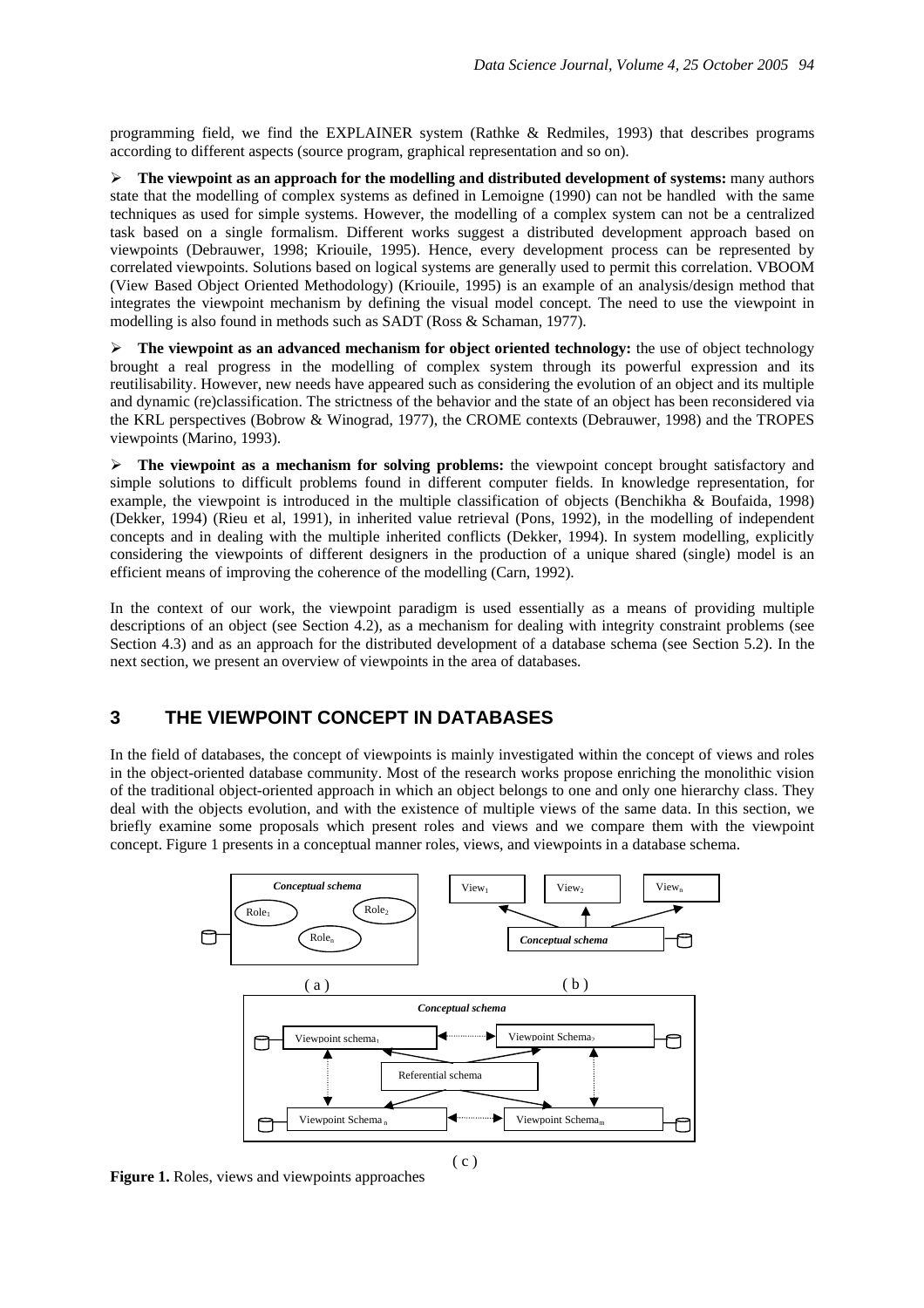### **3.1 Roles**

Objects with roles have increasingly been studied by several authors (Albano, and al, 1993) (Coulondre & Libourel, 2002) (Gottlob, and al, 1996) (Wang & Roantree, 2003). A comparison of these proposals can be found in (Papazoglou & Kramer, 1997).

Roles are useful for supporting objects with multiple interfaces that can be dynamically extended to model entities which change their behaviour and the class they belong to over time. This task presents many problems such as uniqueness of objects identifier, strong typing, persistence, late binding, etc. In response to the role handling problem, several approaches have been introduced. In particular, the intersection-class based and the role-hierarchy based approaches are the most popular. The first approach simulates the object's multiple classification and dynamic restructuring by creating an intersection class to reflect the structure of a multiplyclassified object. A separate class must thus be defined for every combination of roles. This simulation adheres to the constant that an object belongs to exactly one class at a time. This can present many problems: the class hierarchy may grow exponentially and dynamic object classification is a tedious task. The role hierarchy-based approach, however, has been adopted in many extended object-oriented database systems (Gottlob, et al, 1996) (Wang & Roantree, 2003). A role hierarchy is a tree of special types called role types. The root of this tree defines the time-invariant properties of an object. The other nodes represent types (roles) that an object can acquire and lose during its lifetime.

The notion of roles is thus essential to support object extension, but is also useful to model situations where one real world entity may exhibit different behaviour in different contexts without changing its identity within a unique representation. Objects can therefore have several contexts, i.e. a kind of viewpoint that it acquires and loses dynamically. Roles commonly refer to the evolution of an object's behaviour while viewpoints, which we consider, provide the multiple descriptions of the object (Figure 1, (a), (c)). Objects in our study can be viewed according to several interdependent and complementary descriptions. Each description of the object's structure and behaviour depends on the point of view concerned. However, roles can be a complementary evolutionary aspect to viewpoints, in the sense that an object can dynamically change its behaviour over time within a viewpoint's representation.

## **3.2 Views**

Various view models have been proposed such as the multi-view model of Rundensteiner (1992) and the view model of Abiteboul and Bonner (1991) and of Bertino (1992). In these works, views are exploited to allow different applications to see the same database according to different viewpoints. The viewpoint concept here supports external schema, which is the third level of the ANSI architecture standard upon which the construction and the use of relational database systems and the later object-oriented ones are centred. Many problems arise, such as how a view schema (view class) is inserted into the global schema (class hierarchy) and whether an instance of a view owns an identity. Abiteboul provides a general framework for view definition. A virtual class mechanism is used for instantiating views in object-oriented databases. Here, classes for views are explicitly defined where the attributes of these classes are really methods that retrieve the information from where it is actually stored. A view can be treated as a database but it does not preserve an object's identity. Rundensteiner and Bertino introduce the concepts of the multiview and schema view, respectively. These provide the capacity to restructure a database schema so that it meets the need of specific applications. They present support for view design by automating some of the tasks of the view specification process and by supporting automatic tools for enforcing the consistency of a view schema. Indeed, different views of the same object are allowed, depending on the context in which the object is considered. Here views preserve an object's identity but the different instances of the same object are independent.

All these models consider the viewpoint as a view defined with the aim of adapting an existing structure to new needs. In our study we argue that the view and the viewpoint concepts concern the exploitation step and the design step respectively (Benchikha, Boufaida & Seinturier, 2001). Thus, while views provide users with a schema that is structured appropriately for their applications, viewpoints must be directly related to an object's description and deal with multiple instantiations of the same object (Figure 1, (b), (c)).

In conclusion, we state that roles, views and viewpoints are common since they all allow an object to be extended. However, while roles permit an object to dynamically change its type, and views allow an object to be seen as if it has a different structure, viewpoints deal with both the evolution and the multiple representation aspects within a unique paradigm. It also permits the novel dimension of distributed data descriptions. To the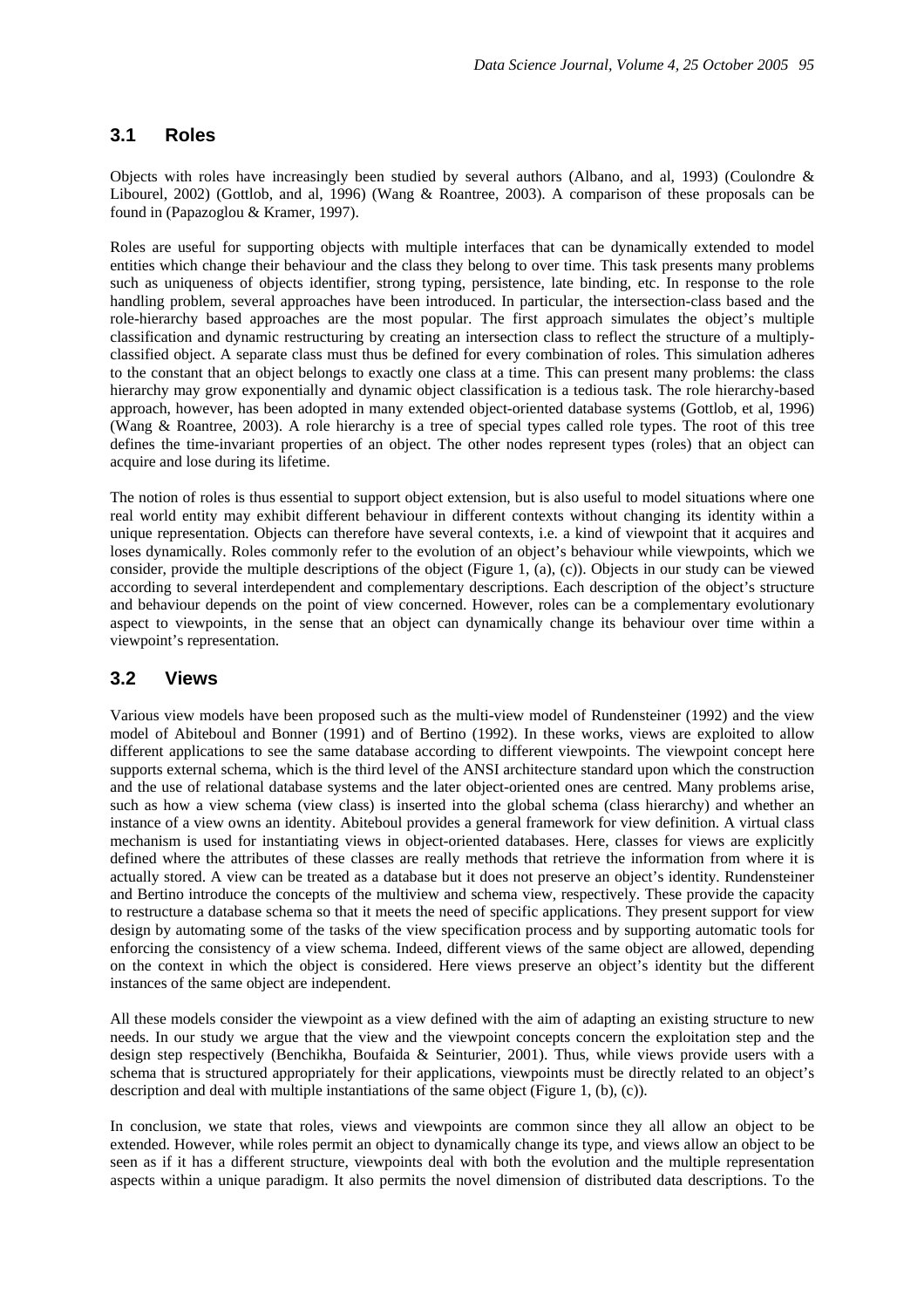best of our knowledge, no current object-oriented database system supports this aspect. Our MVDB model allows the construction of distributed object databases based on viewpoints.

## **4 THE MVDB MODEL**

In this section we present the basic notions and concepts of our model.

## **4.1 Basic notions**

The MVDB model is based on the object-oriented paradigm within the DBs framework. We adopted this object model as the common model for the various database schemas. This choice is justified by three principal motivations. First, the application of object-oriented concepts in system architectures provides a natural model for autonomous and distributed systems. Second, object technology has been used in multidatabase systems to a finer level of granularity. Third, the expression and structuring power of the object oriented approach goes with the object modelling features in MVDB, such as the multi-instantiation mechanism that permits an object to have more than one instance.

The model relies on the following ideas:

- A database schema is a multiple description of the same UoD. It is viewed as a set of ViewPoint schemas (VP schemas), as shown in Figure 1 (c). Each VP schema represents an aspect of the data description and is held by an independent database system;
- The VP schemas construction is based on a referential schema that holds basic data on the real word entities shared by all the VP schemas. Any VP schema can describe the whole or a part of the referential data according to a given point of view;
- Objects in the referential base are global. Global objects have a basic description in the referential base and one or more descriptions according to viewpoints.

We wish to point out that object identity is a central notion in our approach. It is the same object described in many ways according to its membership of the various VP schemas. VP databases are complementary and provide a global distributed database called a multi-viewpoint database. A coherent exploitation of this global database is then recommended. This modelling approach confers a decentralized vision of a database schema, facilitates the parallel work of several designers and leads to more powerful data structuring.

Generally these features are particularly needed in the large complex applications of the industrial world. As a matter of fact, companies are logically distributed into offices, departments, working groups, etc. Consequently we can deduce that the data are also already distributed. Each unit in the company must manage the relevant data for its operation and should be able, if necessary, to reach remote data that exists in the other units. The data in the various units are complementary and operated upon by collaborating users.

We illustrate the viewpoint approach through a simple modelling example. It concerns the representation of a laboratory's scientific staff (see Figure 2). This is composed of a referential schema and two viewpoint ones. The referential schema consists of the common information shared by all the viewpoints. We are particularly interested in the teaching and research activities of member of the laboratory. Let us consider the Research VP and the Teaching VP. Each viewpoint is an object-oriented schema that contains only information that is relevant to it. The Research VP, for example, is a hierarchical description of the laboratory's members according to their research activity.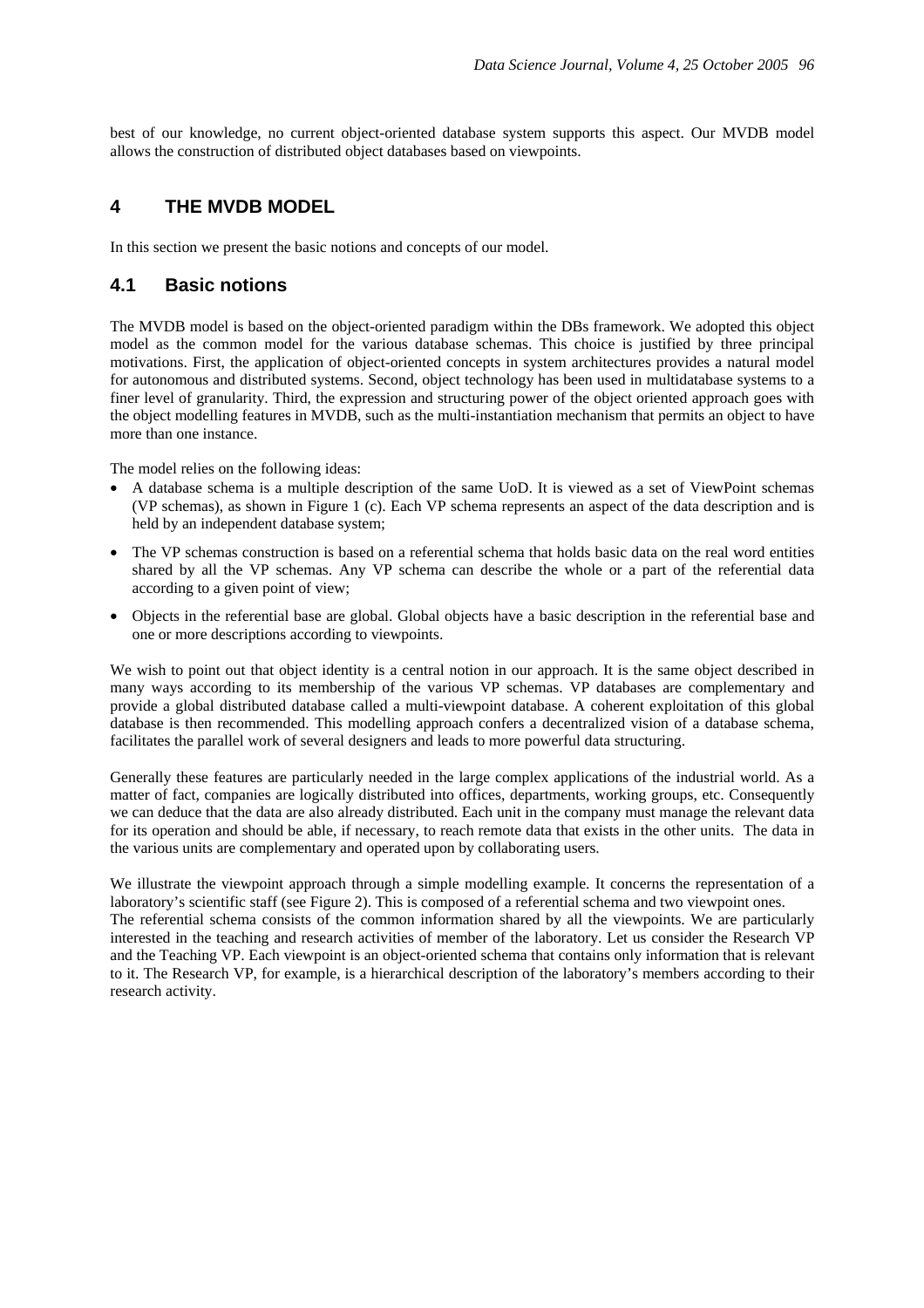

**Figure 2.** A multi-viewpoint modelling example

Each member can have, simultaneously, a basic description at the referential level and one or two viewpoint descriptions according to his/her teaching and research activities. The member "Benali", for example, is a *permanent* member, *Doctor* and *Project Manager*.

## **4.2 The formal model**

An Object-oriented DataBase (ODB) according to database technology, contains two fundamental types of information: data, represented by the object's state (the database *extent*), and metadata, implemented in the database schema. An ODB schema is organized as a class hierarchy according to the sub-class relationships. These relationships provide the conditions to establish if two classes are generalized/specialized. MVDB proposes an extension of the conventional object model to support the viewpoint paradigm. Let be MVDB  $(S_r, VP, C, O)$ , the specification of the data model signature, where:

- S<sub>r</sub> is a referential schema name.
- VP is a set of viewpoint schema names,
- C is a set of class names,
- O a set of objects.

In the following, we define formally the basic concepts of the model.

#### **4.2.1 Schemas**

In MVDB, a multi-viewpoints database or a database schema is described by a referential schema and several viewpoint ones. The referential schema is the basic schema that describes all the entities independent of any viewpoint. A viewpoint schema is the customization of the whole or a part of the referential schema. By default, we consider that the database schema is defined via its referential schema definition.

**Definition 1.** Referential schema

The referential schema is defined as any common object schema  $S_r = (C_r, \infty_r)$  where:

 $C_r$  ( $C_r \in C$ ) is the finite set of class names in the schema and  $\propto_r$  is the sub-classing relationship, which is a strict partial ordering among Cr.

 $S_r$  is well-formed if:  $\forall$  (c, c')  $\in$  Cr x C<sub>r</sub>, c  $\in$  c'  $\Rightarrow$  (Ext (c)  $\subseteq$  Ext (c')) where Ext is the extension of a class.

**Example 1.** The laboratory-schema is a database schema that describes the laboratory's scientific staff presented in Figure 2. It is defined by its referential schema that models information about the laboratory's members. Each member is an object stored in laboratory-base.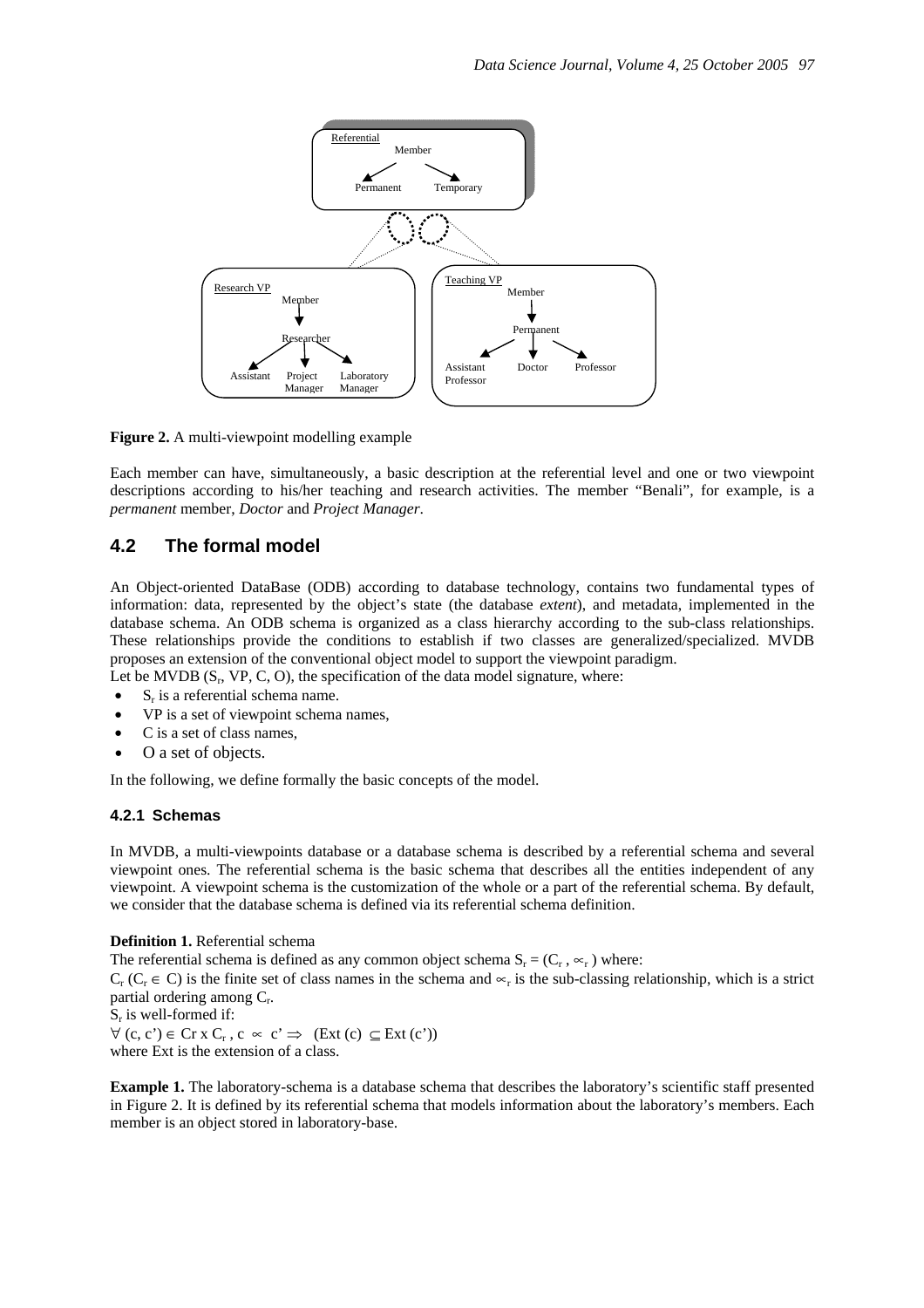

**Definition 2.** Viewpoint schema

Let  $S = (C, \infty)$  and  $S' = (C', \infty')$  two schemas.

S' is a projection of S (conversely, S is an extension of S' on C), denoted S'  $\nabla S$  (conversely S  $\Delta S'$ ) if: (C' ⊆ C) and  $(\sigma' | C' = \sigma)$ 

A viewpoint schema Svp is an extension of a projection S' on the referential schema Sr (as depicted in Figure 3).



**Figure 3.** Viewpoint schema = Projection + Extension of the referential schema

A viewpoint schema is obtained from two steps: firstly a projection operation  $(\nabla)$  is carried out on the referential schema to select a part or the whole of it, which will be described according to the considered viewpoint. Then, an extension operation (∆) of the resulting schema customizes the entities descriptions according to the viewpoint. However, in order to support independence between the various viewpoint schemas, and to keep the specificity of each one, we choose a decentralized description. For that, we benefit from the "slicing technique" used in certain approaches described in Bertino (1992) and Rundensteiner (1992). This technique consists of distributing the projected referential schema in the viewpoint schema.

**Example 2.** The research-vp schema refines the member's description according to the research point of view. All the members are concerned with this description here. The schema definition is: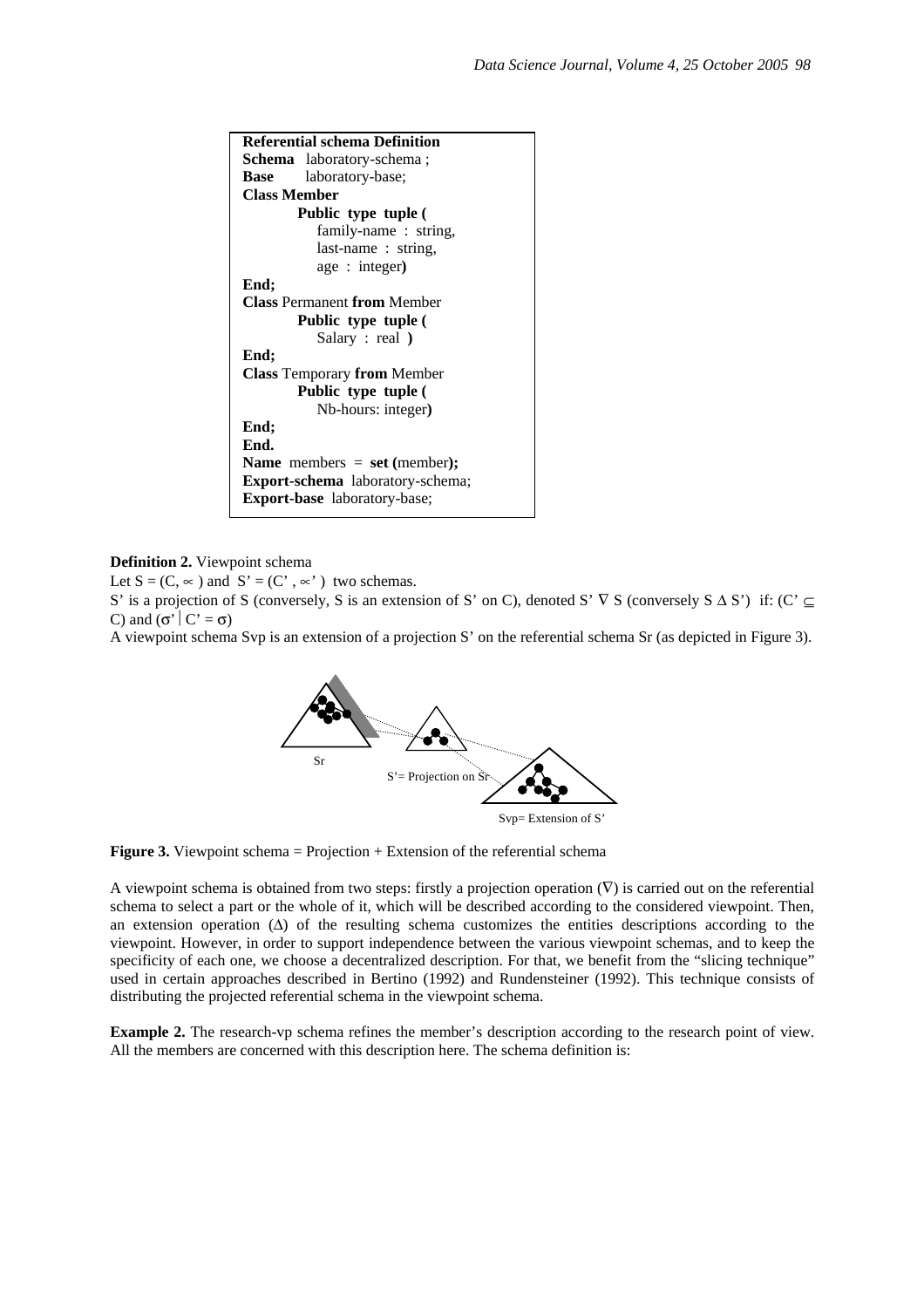**Viewpoint schema Definition Schema** Research-vp **from** laboratory-schema; **Base** researchers-base; **Import-schema** laboratory-schema **class** Member; **Import-schema** laboratory-base **name** members; **Class** Researcher **from** Member  **Public type tuple (**  research-time: integer, research-Institution: string**) End; Class** Assistant …. **Class** Project Manager …. **Class** Laboratory Manager …. **End.** 

**Remark:** The teaching VP schema, presented in Figure 2, concerns only the description of part of the laboratory schema i.e. the permanent members. Temporary members do not carry out teaching activity.

#### **4.2.2 Objects**

The various schemas (referential and viewpoints) hold all the persistent objects, instances of the different schema classes. Before giving a formal definition of them, we first present the extension to the object concept.

In the original object model, an object corresponds to a pair  $(o, v)$  where o is the Object IDentifier (OID) and v its value. In this representation, each object in the database is assumed to have exactly a single class, that in which it was created. Such an assumption imposes some restrictions on the dynamic and multi-representational modelling of real word objects. These characteristics are crucial in advanced object-oriented technology. Indeed, a multiple instantiation mechanism is proposed to overcome this rigidity. The multiple instantiation mechanism used up to now permits an object to belong to more than one class of the same database schema. In the context of our work, we address the two following object properties.

**Property 1:** An object is an instance of the referential schema and an instance of one or several viewpoint schemas.

Thus, an object has a basic description and may be described according to different viewpoints simultaneously. This is the most broadly accepted property of the viewpoint concept. Because an object in a viewpoint schema is seen as an instance of a viewpoint schema, it amounts to creating multiple descriptions of an object.

**Property 2:** The state of an object is viewpoint oriented.

This means that the state of an object may vary depending on the viewpoint in which it is being described. This seems to suggest that each description of an object according to a viewpoint should be viewed as a separate instance of it. This property that allows the object multiple instantiations complements Property 1. According to the afore mentioned properties, we can integrate a new concept called the *object referent.* We can distinguish a local object's referent from a global one.

#### **Definition 3.** Local object referent

A local object referent, denoted by  $r_1$  is the identification of the object in a viewpoint (local) database such that:  $r_1 = (vp, o_1)$  where:

− vp is the viewpoint schema name,

 $-$  o<sub>l</sub> is a viewpoint OID (Object IDentification) for the object,

An object in a viewpoint database becomes a pair  $(r_1, v_1)$  where  $v_1$  is its local state value.

Local object referents allow objects to be locally managed at the viewpoint level. It means that each VP database preserves its execution autonomy. However, a metadatabase is associated with this later to ensure local and global constraints handling when any update is done on objects (see the general architecture of MVDB System in Figure 6).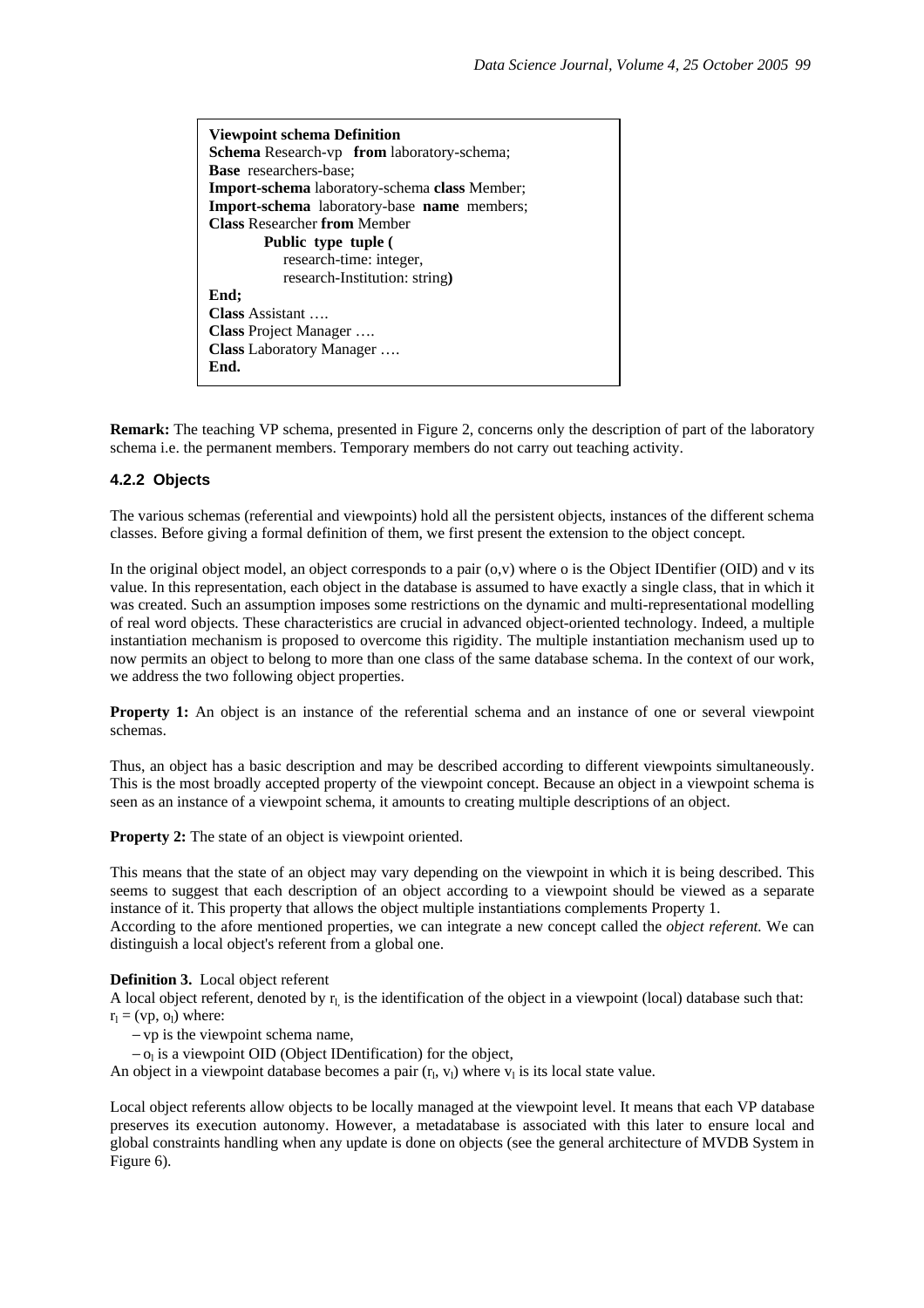**Example 3.** "Benali" is a member of the laboratory staff who carries out a research activity. The local referent of this object at the research-vp database is: (research-vp, oidvpr1) with oidvpr1, the local identifier of the object. The object instance at this level can be as follows: (oidvpr1, {Benali, Mohamed, 40, 12, 'Constantine-University'}).

#### **Definition 4.** Global object referent

A global object referent, denoted by  $r_{g}$ , represents the identification of the object in the multi-viewpoint database so that:

 $r_g = (o_g, L(r_l))$  where :

− og is the referential OID of the object,

 $-L$  is the list of its viewpoint identifications that is:  $L(r_l) = U_{\text{vpe VP}}(r_l)$ .

An object becomes a pair  $(r_g, v_g)$  where  $v_g$  is its global state value.

The global referent is an important concept in our model. It permits the retrieval of a local referents list to access data of the same object in the VP databases.

**Example 4.** Let consider "Bencherif" a permanent member at the laboratory. He carries out both teaching and research activities. The global referent of this object is: (oid2, ((research-vp, oidvpr2),(teaching-vp, oidvpt1)). The object instance at the global level can be: ((oid2, {Bencherif, Ali, 55, 10000}),((research-vp, oidvpr2),(teaching-vp, oidvpt1)).

#### **4.2.2 Bases**

The objects constitute the associated bases of the referential and the viewpoint schemas. These bases constitute the multi-viewpoint base (extent) of the multi-viewpoint schema. They give a complete description of objects according to multiple viewpoints. They are defined in the following.

#### **Definition 5.** Referential base

Let  $R_r$  be the finite set of the objects referent of the referential schema  $S_r$  and VP the finite set of the viewpoints schema names.

A referential base, denoted B<sub>r</sub>, is a schema state specified as a tuple  $(\pi_r, O_r, \sqrt{r})$  where:

- $-\pi_r: C_r \to R_r$  is the function that associates to each class  $c \in C_r$  the objects referent,
- $O_r$  is the set of the objects in B<sub>r</sub> :  $O_r = U_{c \in Cr} \langle (\pi_r(c), U_{vp \in VP}(rl)) \rangle$ ,
- $-\sqrt{r}$  is the function that associates a global value to each object of B<sub>r</sub>, such us :  $\forall c \in C_r$ ,  $\forall o \in \pi_r(c)$ ,  $\sqrt{r}$ ( o)  $\in$   $\sigma_r$ ( c).

where  $B_r$  describes the UoD entities.

**Example 5.** The associated base of the referential schema, presented in Example 1 is populated with objects. Each object has an instance in the 'laboratory-base' (referential base) and may or may not be instantiated in the research and/or the teaching VP. Instances are declared at the root of the schema as presented in the following:

## **Referential base:**

 laboratory-base (  $((oid1, \{Benali, Mohamed, 40\}), ((research-vp,oidvpr1))),$  $((\text{oid2}, \{ \text{Bencherif, Ali}, 55, 10000 \}), ((\text{research-vp,oidvpr2}), (\text{teaching-vp,oidvpt1}))),$ ((oid3, {Benyoucef, Ahmed, 32}), nil) )

#### **Definition 6.** Viewpoint base

Let  $O_{vp}$  be the finite set of the objects identifier of a viewpoint schema  $S_{vp}$ .

A viewpoint base, denoted  $B_{vp}$ , is a schema state specified commonly as a tuple  $(\pi_{vp}, O_{vp}, \sqrt{v_p})$  where:

- $-\pi_{vp}: C_{vp} \to O_{vp}$  is the function that associates to each class c∈  $C_{vp}$  the objects identifier,
- $-$  O<sub>vp</sub> is the set of the objects in B<sub>vp</sub> : O<sub>vp</sub> = U<sub>c ∈ Cvp</sub>  $\{\pi_{vp}(c)\},\$
- $-\sqrt{v_p}$  is the function that associates a value to each object of B<sub>vp</sub>, such as :  $\forall c \in C_{vp}$ ,  $\forall o \in \pi_{vp}(c)$ ,  $\sqrt{\overline{v}}(0) \in \sigma_{vp}(0)$ .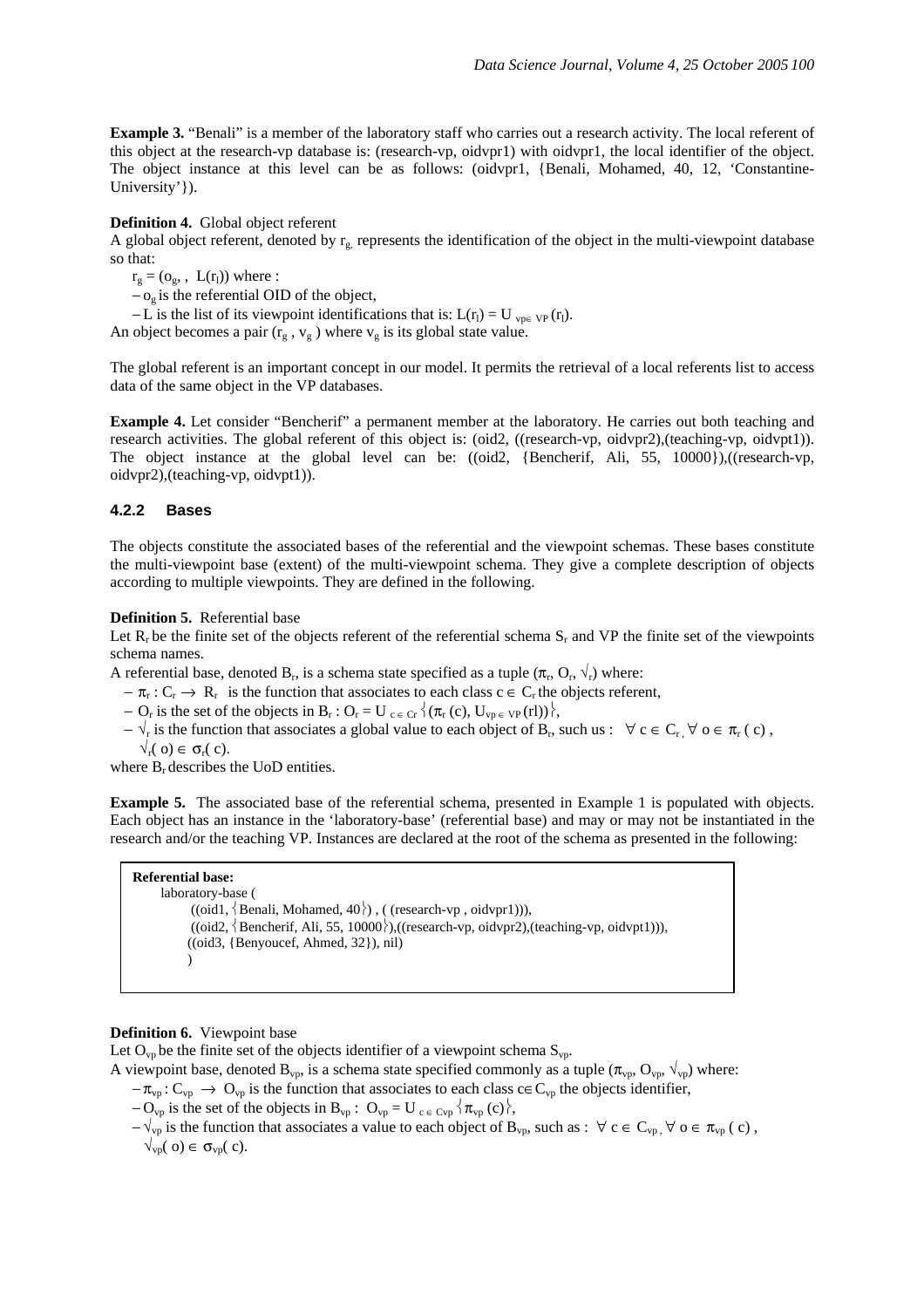**Example 6.** The associated base of the research-vp schema, presented in Example 2 is:

```
Viewpoint-base: 
 researchers-base ( 
(oidvpr1, \{ Benali, Mohamed, 40, 12, 'Constantine-University' \}),
  (oidvpr2, {Bencherif, Ali, 55, 10, 'Constantine-University'} 
\lambda
```
In the following we focus a bit more on an essential and complementary functionality of every data model: consistency.

## **4.3 MVDB consistency**

Unlike the traditional approach (mono viewpoint) where the integrity constraints are defined in the global schema, in the viewpoint approach we distinguish two types of constraints.

• Local constraints: they help to ensure the local coherence of the entities in a viewpoint database independently of the other bases.

• Global constraints: they help to ensure coherence of the global description of entities according to several viewpoints.

If the local constraints are well understood, it is difficult to take into account the global constraints. Classically, the principal conflicts found in federated databases are the names, the semantic and the structural conflicts. In our work, these can be solved by the viewpoint mechanism.

- Naming conflicts: traditionally, the solving of this type of conflict is done by assertions specifying the synonyms and the homonyms. In our context, the existence of the referential solves any conflict arising from a problem of synonymy. Thus, all the common properties are described by the referential schema. On the other hand, a conflict arising from homonyms is solved by the viewpoint mechanism itself. As a matter of fact, two distinct homonym constructions can be differentiated by prefixing them, for example, by the name of the VP schema.
- Semantic and structural conflicts: they are few or lacking, in a database schema designed according to various viewpoints. Nevertheless, each VP schema describes an aspect of the data in a semantically different way to the other descriptions. In addition, the referential permits a representation, and in the same way an unified structure of the real world entities that will have different descriptions according to different viewpoints.

However, within the framework of MVDB, we distinguish other types of conflicts. These ones guarantee the compatibility of and coordination between the different object descriptions in the system. Let us consider the following cases.

1. Mutual exclusion between VP DBs: when the description of the entities by a VP schema compromises their description by another VP schema.

**Example 7.** Any laboratory manager does not have the right to acquire a teaching activity at the laboratory, and therefore can't have a description according to this viewpoint.

2. Interdependency between VP DBs: when the VP schemas contain linked properties.

**Example 8**. Any teacher whose research time exceeds twenty hours a week must reduce his official teaching time by 40 percent.

3. Referential integrity between VP DBs: when the creation or possibly the deletion of a database entity requires a preliminary creation or possibly the deletion of one (or many) entity(ies) of another database.

**Example 9.** Every teacher must be a member of a research group. This implies that the creation of any object instance according to the teaching viewpoint must generate the creation of the same object instance in the research viewpoint.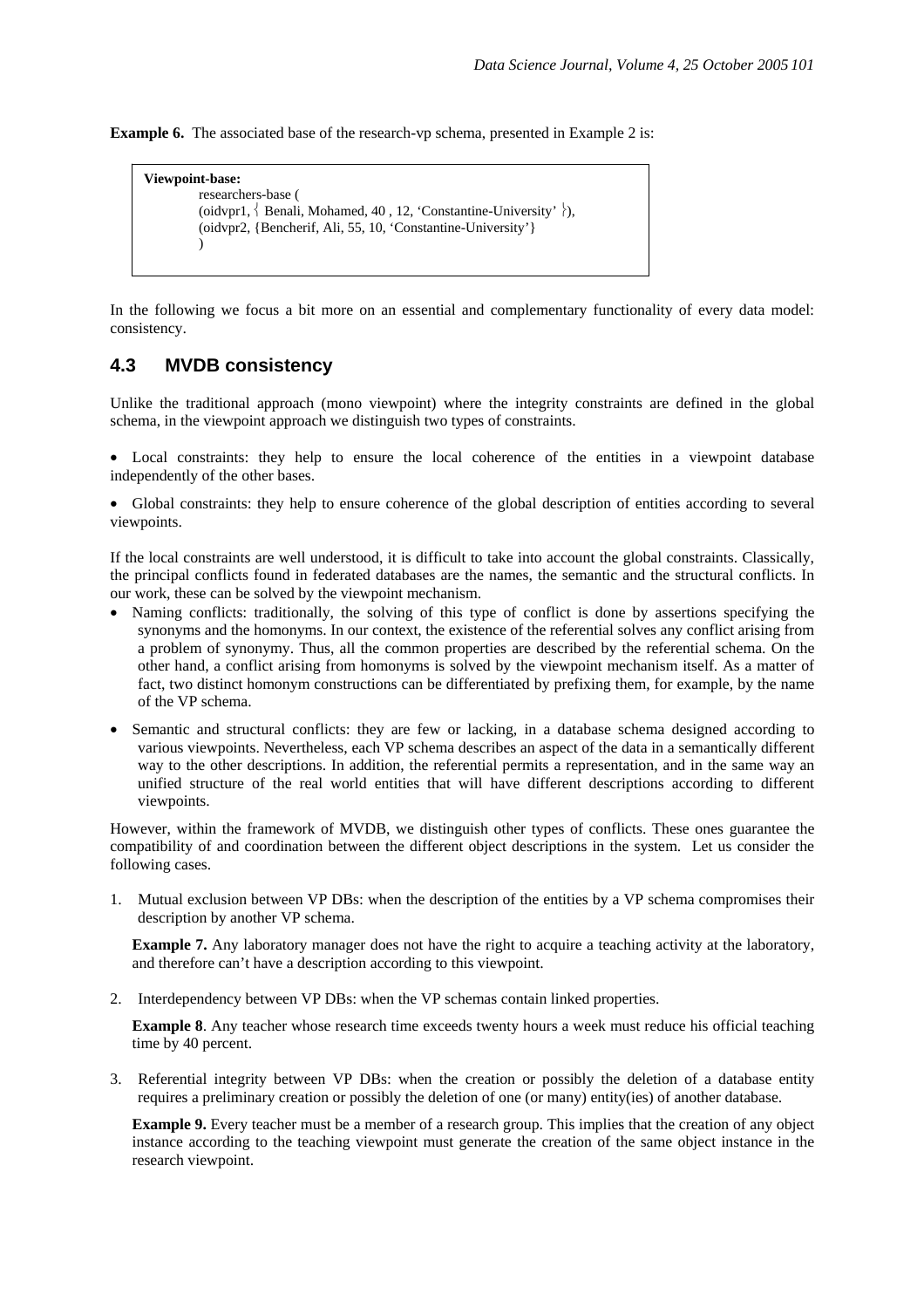A multi-viewpoint base is coherent (here we are speaking about coherence with respect to the semantics of the applications and not about the implicit coherence induced by the model) if the following conditions are satisfied:

- 1. The referential base is locally coherent with respect to its schema, i.e. the object set checks the local constraints of the referential schema.
- 2. Each viewpoint base is coherent with the corresponding viewpoint schema, i.e. each viewpoint objects check the viewpoint schema constraints.
- 3. The gathering of the various bases is coherent, i.e. all the global constraints are satisfied.

## **5 GLOBAL ARCHITECTURE**

We have noticed above that the viewpoint approach to databases requires a distributed environment. Distributed systems (Breitbart & Silberschatz, 1988) (Bukhres & Elmagarmid, 1996) (Sheth & Larson, 1990) have become increasingly important because of requests for organization and the growth of advanced techniques in the network management. These systems are characterized by three orthogonal dimensions: distribution, heterogeneity and autonomy. In this paper, we do not deal with the heterogeneity dimension.

Regarding the issue of autonomy, Sheth and Larson (1990) propose a classification most commonly applied to the distributed systems. These are divided into two families: non federated or tightly-coupled database systems and federated or loosely-coupled database systems. In the next paragraph, we explain the use of the federation as the appropriate architecture for our approach.

### **5.1 Federation as an appropriate architecture for the viewpoint approach**

In tightly-coupled database systems all the different database schemas are integrated into only one global schema. This phase of integration should remove all the inconsistencies, the errors and the redundancies resulting from these view schemas. The integration of the components makes them lose their autonomy. Indeed, there is only one management level where all the operations are carried out in a uniform way. Therefore no distinction is made between the local and the global use of data.

Let us notice that the objective of a global integration schema is not to take into account the users descriptions. The conceptual schema resulting from the integration does not differ in its form from the one resulting from a direct design. Relative specificities according to the users are lost at the end of the design's integration. Thus, this approach does not meet the viewpoints structuring needs. We will see that the federated approach, on the other hand, preserves this multi-viewpoint description of data.

As a matter of fact, a federated system consists of the integration of many autonomous and interdependent database systems. Thus, in contrast to the previous approach, a federated database does not support a global schema. Its main objective is to ensure the autonomy of the component databases, their management and independent handling.

The autonomy component is therefore the principal characteristic of a federated system. All the transaction management and integrity constraint checking protocols must preserve it. This perspective follows directly the principal motivations of the viewpoint approach presented above. Two strategies used to integrate independent databases in a federated system in a unified logical global schema are presented in Levy (2000) according to an ascending or a descending process (see Figure 4).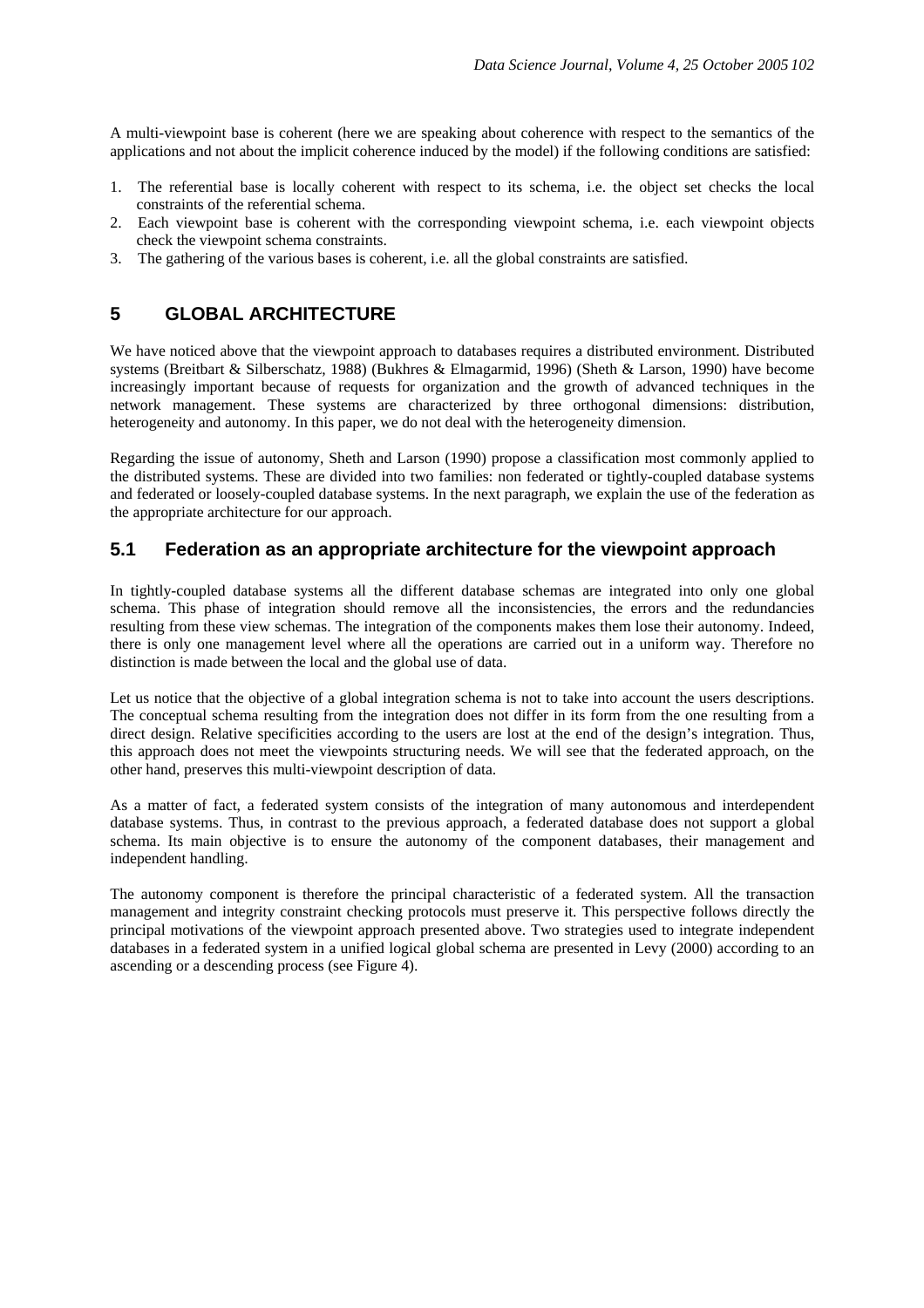

**Figure 4.** Data integration approaches

The ascending approach called Global-As-View (GAV) defines the global schema as a view over the local schemas. This suits the federated databases reference architecture presented by Sheth and Larson (1990). Thus, exported schemas are considered as views that are integrated and carried out at the federated level over a federated schema. In such an approach the schema evolution of local databases is a difficult problem. The opposite strategy known as Local-As-View (LAV) consists of defining the local sources as views over the global schema. This presents two principle advantages: a local change to a data source is easily handled and the heterogeneity of the different components is supported. The LAV process is more adaptable to the data model we have defined above. However, in our case, local schema called viewpoint schema is an **extended view** over the global schema called the referential schema. We recall that a viewpoint schema is a VP description of data according to a viewpoint. A Local-As-Extended-View (LAEV) process is then used in our system (see Figure 5).



**Figure 5.** LAEV data integration approach

The next paragraph describes the basic architecture of the MVDB system, which is a collection of local VP databases that cooperate in a federated environment.

## **5.2 The basic architecture of the MVDB System**

According to the viewpoint approach, presented in Section 4, the global schema is designed in a decentralized way according to several viewpoints. However, the database administrator initially defines a referential schema upon which the viewpoint schemas are created. At the viewpoint level, the local administrators define the viewpoint schemas. Each viewpoint schema gives a complete description of objects according to a given point of view. An integrated database is thus constructed as well as a metadatabase. The latter results from the interoperation of all the administrators and contains assertion rules dealing with global interdependency constraints to ensure the distributed database's consistency.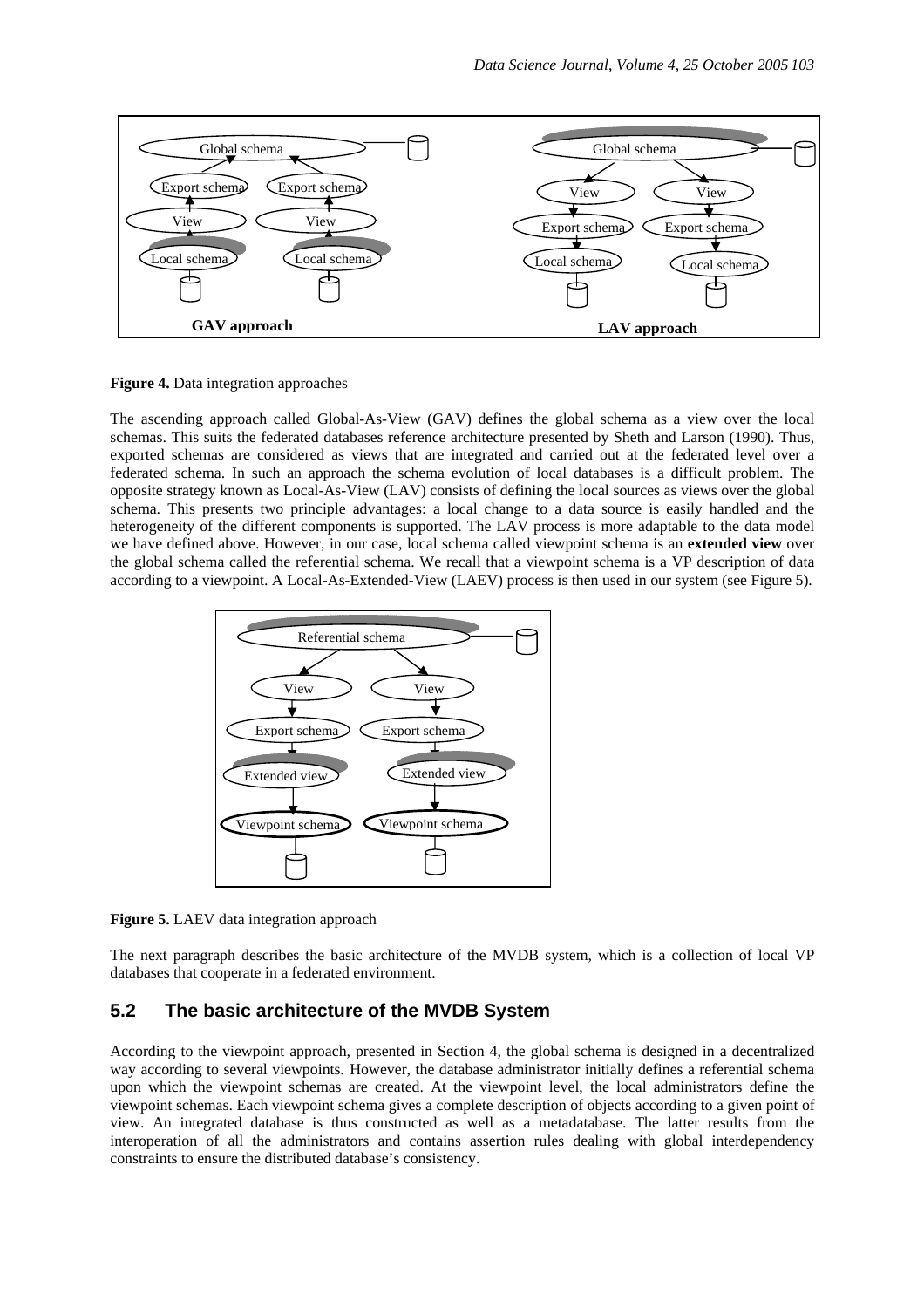Each viewpoint is held by an autonomous database. This autonomy promotes the independence of the component databases. It permits each one to keep a complete description of the entities according to a given viewpoint. Thus, the entities are described in a multiple but complementary way by several schemas.

The proposed architecture for the MVDB system is based on federation following the LAEV process to integrate multiple autonomous viewpoint databases that show multiple descriptions of the same UoD. All the present schemas in this architecture, i.e. the local schemas, the referential schema and the external schemas are based on a unified common object model. The heterogeneity problem is therefore not dealt with here. The uniformity of the data model used is particularly important for managing both the persistence and the identity of the objects in the federated base. The MVDB architecture is made up of three levels: the local level, the federated level and the external level (see Figure 6).



**Figure 6.** Global architecture of MVDB

¾ **The local level:** this level carries the partially independent object DBs called *viewpoint database systems*. Each system, which holds a particular entity description of the UoD, is autonomous. However, its local schema presents a complete data description according to a viewpoint. Moreover, a *metadatabase*, which stores visibility rules, is associated with each database in order to ensure autonomy of communication with the other bases.

¾ **The federated level:** the federated level is the kernel of our federated database system. It is essentially made up of a *user interface*, a *mediator* and a *federation dictionary*. The user interface permits communication with the external level. The federation dictionary contains the *referential schema* and a metadatabase. Any database taking part in the federation imports a schema derived from the referential one and extends it with a particular description according to a given viewpoint. The derived schema can concern the entire basic schema if the VP description is related to all the entities of the UoD. The metadatabase is a component that has an important role in distributed data management. It stores two kinds of information: information relating to the types of data supported by the different viewpoint databases and information on the global constraints for solving integration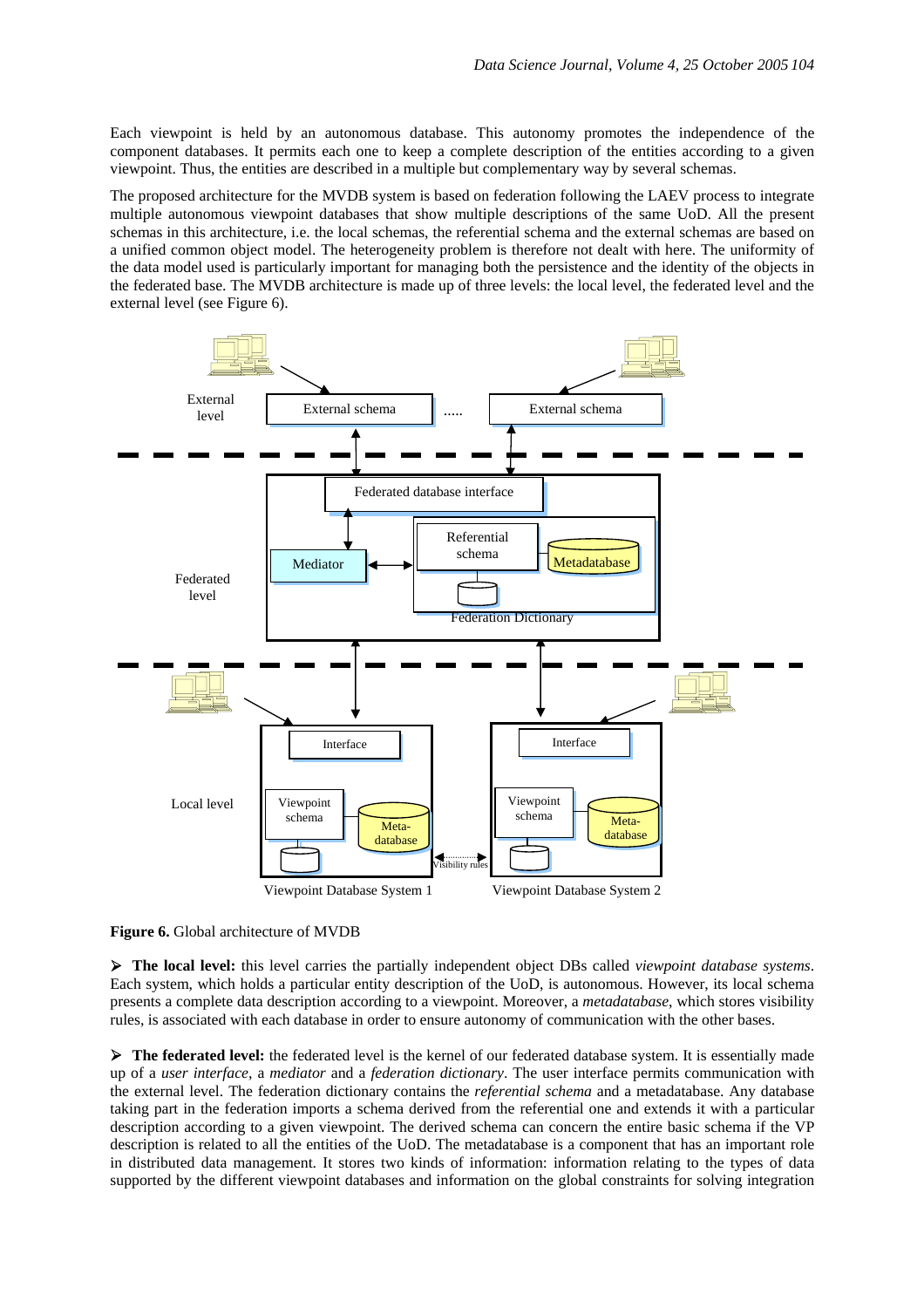conflicts during the exploitation. The metadatabase is used by the *mediator* in dealing with the users requests. The mediator is a processor that supports various functionalities: query propagation, query interpretation, result propagation, result interpretation and integrity checking. However, a constraint manager is integrated into the mediator and has the following roles:

- 1. It receives a notification message about an update activity that could possibly violate the object's integrity in a viewpoint database,
- 2. It constructs an execution plan of requests after integrity constraint checking. This plan will be executed within the transaction at the federated level, according to a two-phase-commit protocol,
- 3. The result of the constraint checking is then sent by the mediator to the appropriate database.
- ¾ **The external level:** this level permits the exploitation of the federated system services. External schemas can maintain all the specificities of the multiple descriptions of data. The user can express his requests in terms of viewpoints on data.

## **6 CONCLUSION**

In this paper, we have investigated the integration of the viewpoint mechanism into the database field. This mechanism can make an undeniable contribution to the distributed design of complex databases. However, the same UoD can be described in a distributed fashion by different database schemas. Each one of these presents the entities according to a single viewpoint. A federated environment instead of a centralized one has been chosen to achieve our approach.

The proposed structure of the object model, MVDB, by integrating the viewpoint paradigm resolves the evolution, multiple description and distribution of objects. Objects are therefore characterized by:

- Distribution: a global object's representation is distributed throughout different databases. Each database represents a particular description of objects according to a particular viewpoint.
- Multiplicity: objects can be described simultaneously in multiple ways according to their membership in the various viewpoint schemas. These can be independent or not.
- Evolution: objects can acquire or lose viewpoint descriptions during their lifetime in the federated system. Global constraints integrity must thus be handled.
- Identity: object identity is a central notion in the MVDB model. It is the same object with a unique global identity that is described in multiple databases. A local identification is assigned to every object's viewpoint description to allow components autonomy.
- State: an object state is identified by the global state at the federated level and by the various viewpoint states at the local level.

Indeed, it would be interesting to generalize this approach, starting from an existing set of DBs. Then the aim would be to find the common referential, the viewpoint databases and their interdependencies.

It would also be interesting to study the behavioural aspects of objects that would be useful for constraint management. However, an object-oriented database management system may considerably increase its semantic power if the object's communication behaviour is incorporated into its object model. Thus, there would be no centralized place (constraint manager) where constraints can be stated, reasoned about, and maintained; every object would be responsible for maintaining the corresponding constraints.

Future work would concern further exploration of the data definition and the manipulation language's description. The later is an extension of the OQL language for dealing with the multi-viewpoint aspect of objects.

## **7 REFERENCES**

Abiteboul, S. & Bonner, A. (1991) Objects and views. *Proc. The International Conference on Management of Data. ACM SIGMOD* (pp. 238-247). Denver, Colorado.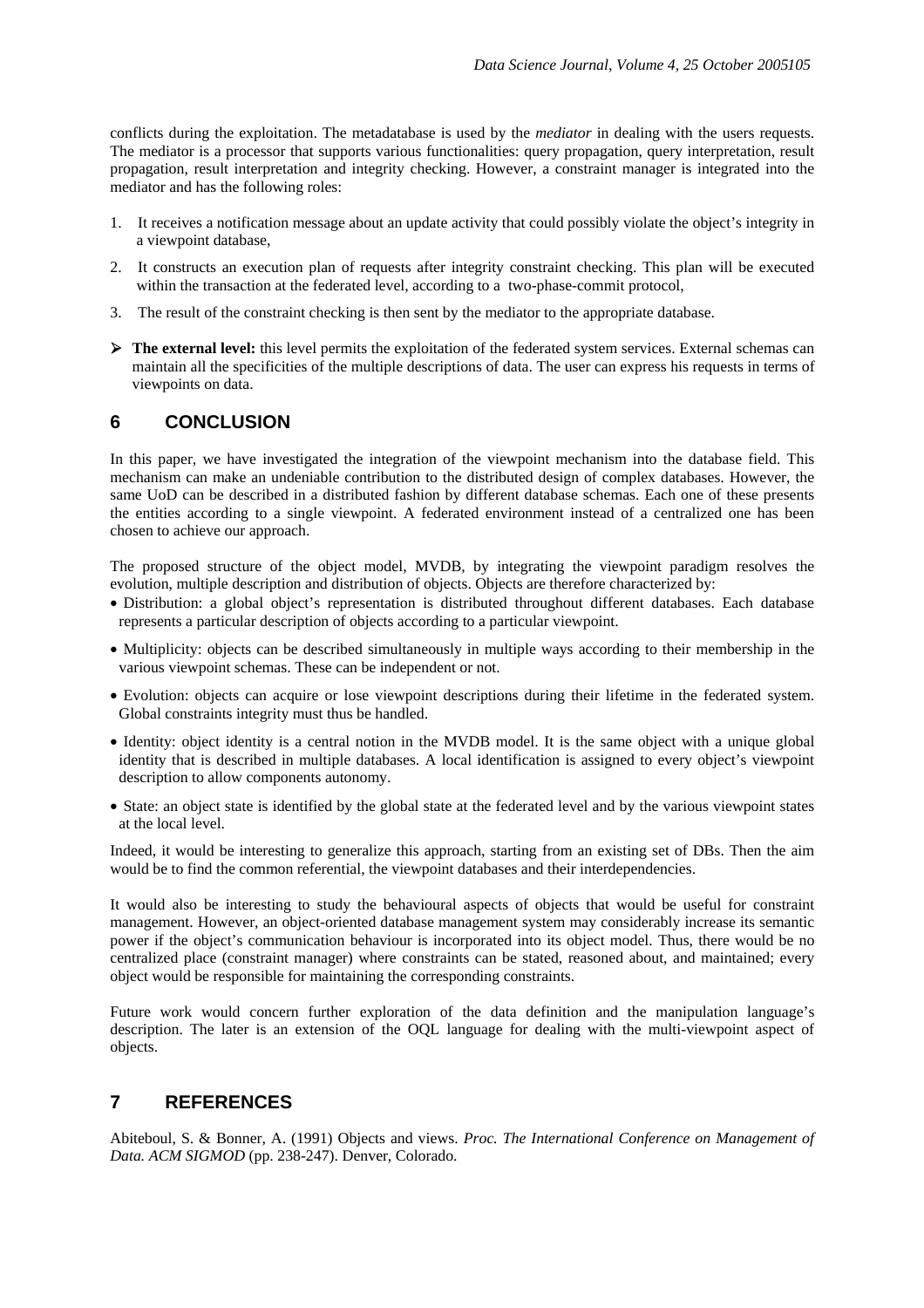Albano, A., Bergamini, R., Ghelli, R. & Orsini, R. (1993) An Object Data Model with Roles. *Proc. 19th International Conference on Very Large Data Bases* (pp. 39-51). Dublin, Ireland

Benchikha, F. & Boufaida, M. (1998) Un modèle conceptuel pour une représentation multiple et évolutive des connaissances. *Proc. The 4th African Conference on Research in Computer Science* (pp. 793-804). Dakkar, Sénégal.

Benchikha, F., Boufaida, M. & Seinturier, L. (2001) The integration of the Viewpoint Mechanism in Federated Databases. Proc. *ACM, SAC'01* (pp. 280-284). Las Vegas, Nevada, United States.

Bertino, E. (1992) A View Mechanism for Object-Oriented Databases. *Proc. The 3rd International Conference on EDTB'92* (pp. 136-151). Vienna, Australia.

Bobrow, D.G. & Winograd, T. (1977) An Overview of KRL, a Knowledge Representation Language. *Cognitive Science*, 1.

Breitbart, Y. & Silberschatz, A. (1988) Multidatabase update issues. *Proc. SIGMOD International Conference on Management of Data* (pp. 135-142), Chicago, Illinois, United States.

Bukhres, O.A. & Elmagarmid, A.K. (1996) *Object-Oriented Multidatabase Systems*. Englewood Cliffs, NJ: Prentice-Hall.

Cardelli, L. & Wegner, P. (1985) On understanding types, data abstraction, and polymorphism. *ACM Computer Survey*. 17(4), 471-522.

Carn, N. (1992) Représentation Orientée Objet de Système Opérationnel avec application au domaine spacial. INP thesis, Toulouse, France.

Charrel, P. J., Galaretta, D., Hanachi, C., & Rothenburger, B. (1993) Multiple Viewpoints for the Development of Complex Software. *IEEE International Conference on Systems, Man and* Cybernetics (pp. 556-561). Le Touquet, France.

Coulondre, S. & Libourel, T. (2002) An Integrated Object-Role Oriented Database Model. *Data & Knowledge Engineering 42*(1), 113-141.

Debrauwer, L. (1998) Des vues aux contextes pour la structuration fonctionnelle de bases de données à objets en CROME. Doctoral thesis, University of sciences and technologies, Lile, France.

Dekker, L. (1994) FROME: Représentation Multiple et Classification d'Objets avec Points de Vues". Doctoral thesis, University of sciences and technologies, Lile, France.

Gergatsoulis, M., Stavrakas, Y., Karteris, D., Mouzaki A., & Sterpis, D. (2001) A Web-Based System for Handling Multidimentional Information through MXML. *Lecture Notes In Computer Science (LNCS 2151)* (pp. 352-365). Amsterdam, The Netherlands: Springer-Verlag.

Gottlob, G., Schrefl, M. & Rock, B. (1996) Extending Object-Oriented Systems with Roles. ACM *Transactions on Information Systems 14(3),* 268-296.

Heimbigner, D., & McLeod, D. (1985) A Federated Architecture for Information Systems. *ACM Transactions on office Information Systems 3(3)*, 253-278.

Kriouile, A., (1995) VBOOM, une méthode orientée objet d'analyse et de conception par points de vue. Doctoral thesis, University of Mohamed V, Rabat, Maroc.

Lemoigne, J.L. (1990) *La modélisation des systèmes complexes*. Paris: Dunod.

Levy, A.Y. (2000) Logic-Based Techniques in Data Integration. In Jack Minker (Ed.), *Logic Based Artificial Intelligence*. Norwell, MA: Kluwer Publishers.